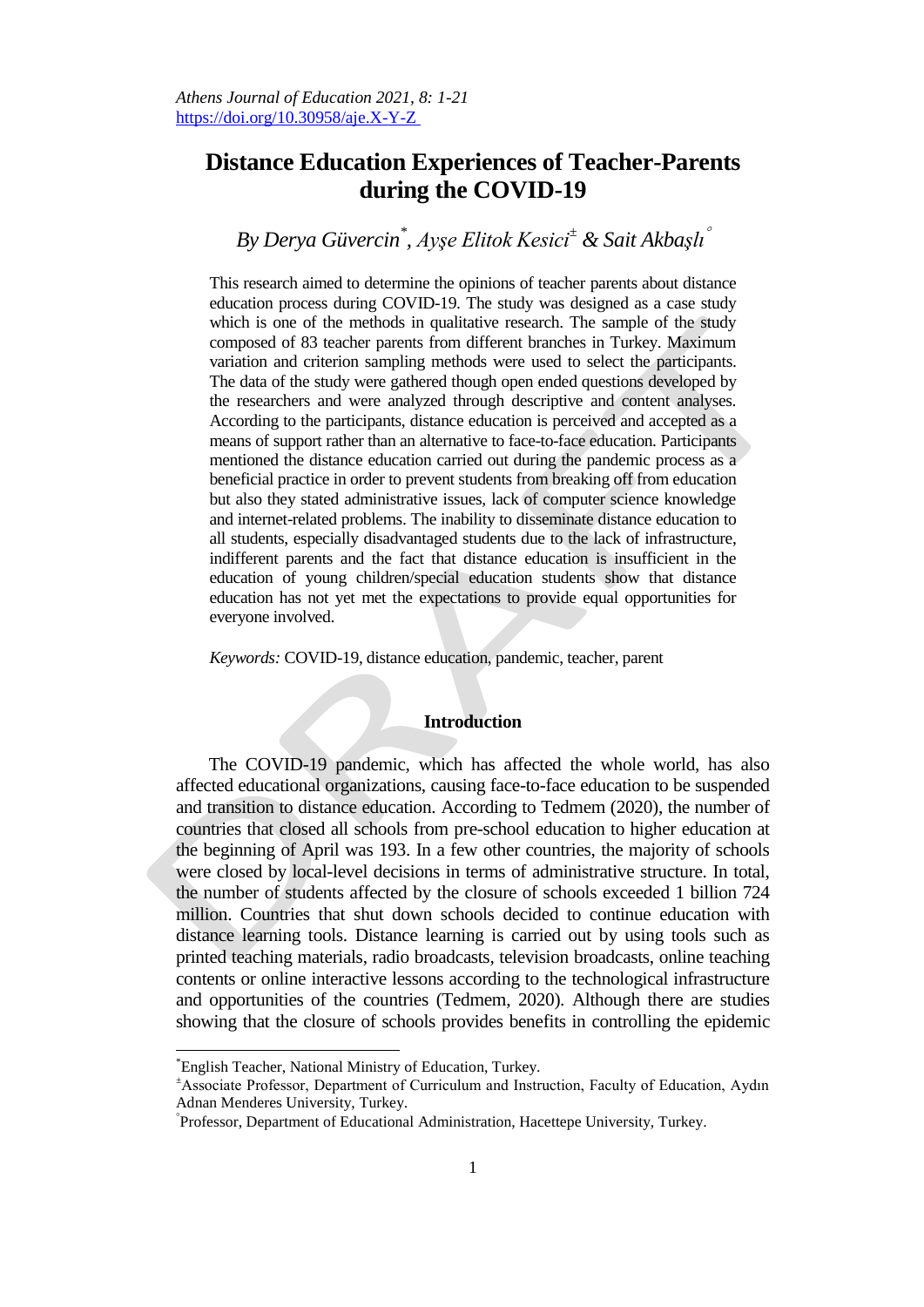(Tian et al., 2020; Kwok et al., 2020), data obtained from the SARS outbreak in China, Hong Kong and Singapore show that there is no significant contribution at all. Recent studies on COVID-19 have predicted that school closure will prevent deaths by 2-4%, which is much less than other social distance interventions (Viner et al., 2020).

Today, online learning has shown a great development (Borup & Kennedy, 2017) and distance education studies have increased in countries such as United States, Canada, Mexico, Australia, New Zealand, Singapore, South Korea and Turkey, especially at the primary and secondary school level (Barbour, 2017; Harris, Dargusch, Ames, & Bloomfield, 2020). Distance education is considered as an inclusive and equality-enhancing factor for K-12 students who have difficulties in accessing education (Buckingham, 2017; O'Donoghue, Lopes, & O'Neill, 2011; Harris, Dargusch, Ames, & Bloomfield, 2020). On the other hand it is claimed that it may cause more educational exclusion for special education students (Slee, Corcoran, & Best, 2019; Slee, 2011). During quarantine period, at least 9 out of 10 students continued their education away from school buildings (Hale et al., 2020). Despite the measures taken, it has been determined that among countries and among different income groups in the countries, students experience problems in accessing internet and technology and therefore cannot participate in distance education. According to OECD data, 95% of students in Switzerland, Norway and Austria have a computer to use in their schools, while only 34% in Indonesia have a computer (Reimers & Schleicher, 2020). Families, on the other hand, had to take more responsibility for their children's education (Yilmaz, Mutlu & Doğanay, 2020). Students also faced some problems about assessments and exams, post-traumatic stress disorder (Tedmem, 2020). UNESCO (2020), by establishing a global education coalition unit, tried to take the necessary precautions to ensure that countries do not experience disruptions in education. Governments tried to adapt their education systems to emergency remote teaching by turning them into distance education. The general aim of Emergency Remote Teaching (ERT) in time of pandemic is to provide temporary instructional support and a flexible learning environment for short term solutions (Hodges et al. 2020; Bozkurt & Sharma, 2020).

During the pandemic, teachers who have school-age children have assumed a double-sided role as both parents and teachers. This situation, which enables them to see this process from both sides, is important for the effective planning, management and implementation of education in such crisis situations. With this study, it is thought that the opinions of education professionals who assume the responsibilities of both teachers and parents on distance education will contribute to the literature.

# **Purpose of the Study**

The aim of this study is to reveal the various experiences of teacher-parents during distance education due to the COVID-19 outbreak. For this purpose, participants were asked following questions: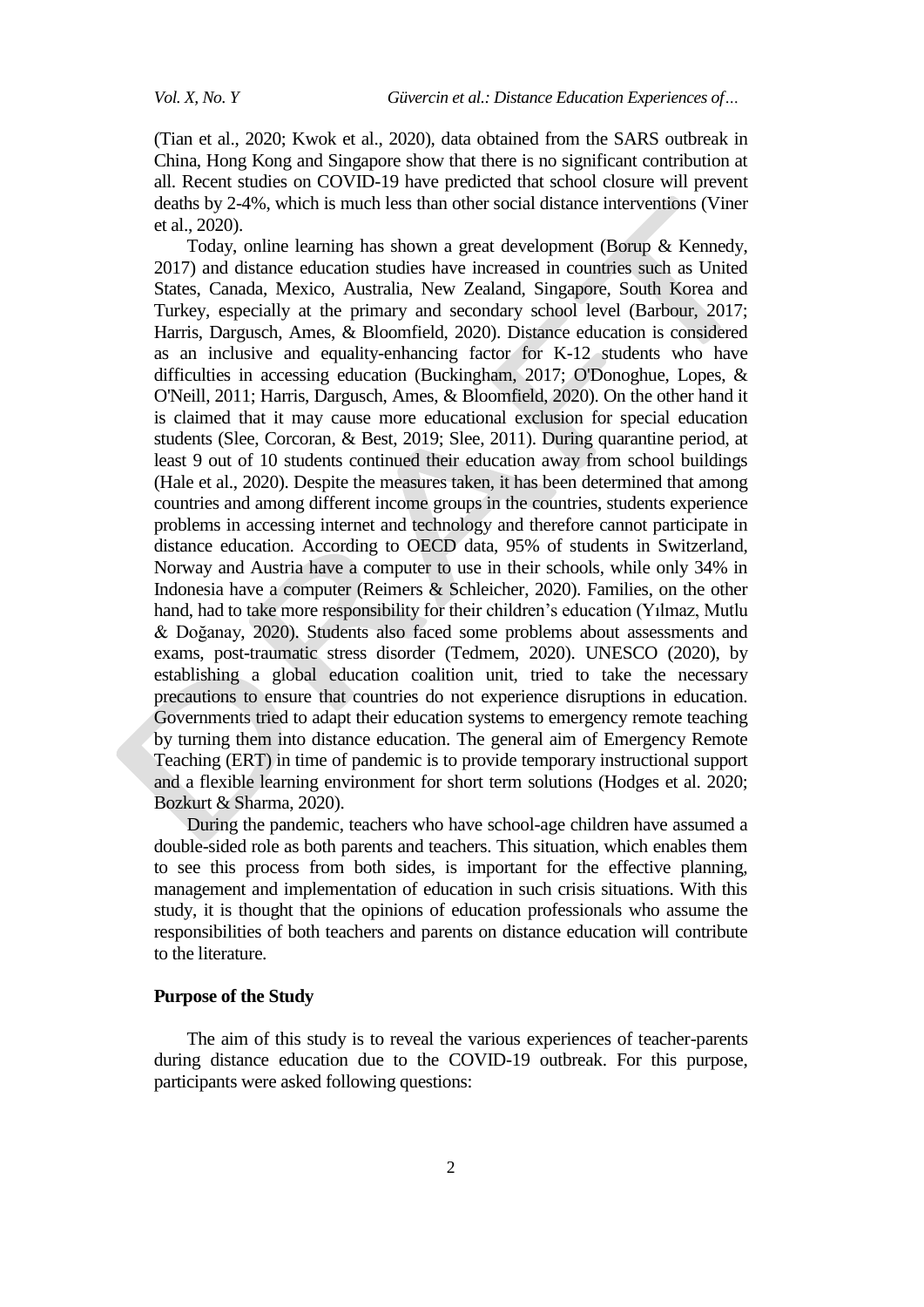- 1. What kind of changes has occurred in your daily life during the distance education process due to the COVID-19 outbreak?
- 2. What kind of institutional/individual studies have you done regarding your child's education in the distance education process?
- 3. What kind of institutional/individual studies have you done for the education of your students during the distance education process?
- 4. What were the most challenging areas for you both as a parent and an education worker in the distance education process? In what areas did you need support? How did you deal with the challenges you faced?
- 5. How do you evaluate the distance education process experienced in terms of your children and students?
- 6. What are your views on the effectiveness of the distance education process as both a parent and a teacher?
- 7. What are your suggestions for a more efficient distance education process?
- 8. Is there any situation you would like to add other than the above questions? If there is, add it.

# **Methodology**

The research was organized in a case study pattern in qualitative research method. In the case study design, the factors (environment, individuals, events, processes, etc.) of a situation are investigated with a holistic approach and the focus is on how they affect the relevant situation and how they are affected by the relevant situation (Bogdan & Biklen, 1998; Yıldırım & Şimşek, 2011). Because the case is a system with both definite boundaries and related components, it is also defined as an in-depth description and examination of a system (Creswell, 2011; Merriam, 2013). Therefore one of the researcher"s primary goals is to identify unique aspects of this specific case (Christensen, Johnson, & Turner, 2011).

# **Study Group**

The participants of the research consist of teachers who are also parents and are involved in the distance education process due to the COVID-19 outbreak. Criterion sampling and maximum variation under purposeful sampling methods were used to determine the work group (Büyüköztürk et al., 2012; Yıldırım & Şimşek, 2011). The reason to prefer criterion sampling is that it selects the cases that will provide maximum information for the problem and ensures that case studies about the problem are covered in the research (Neuman, 2007; Patton, 2002). In this study, the people involved in the distance education process as both parents and education workers are the subject of the study. At the same time, diversity of the teachers in the study group in terms of school type, level, seniority and branch were taken into consideration.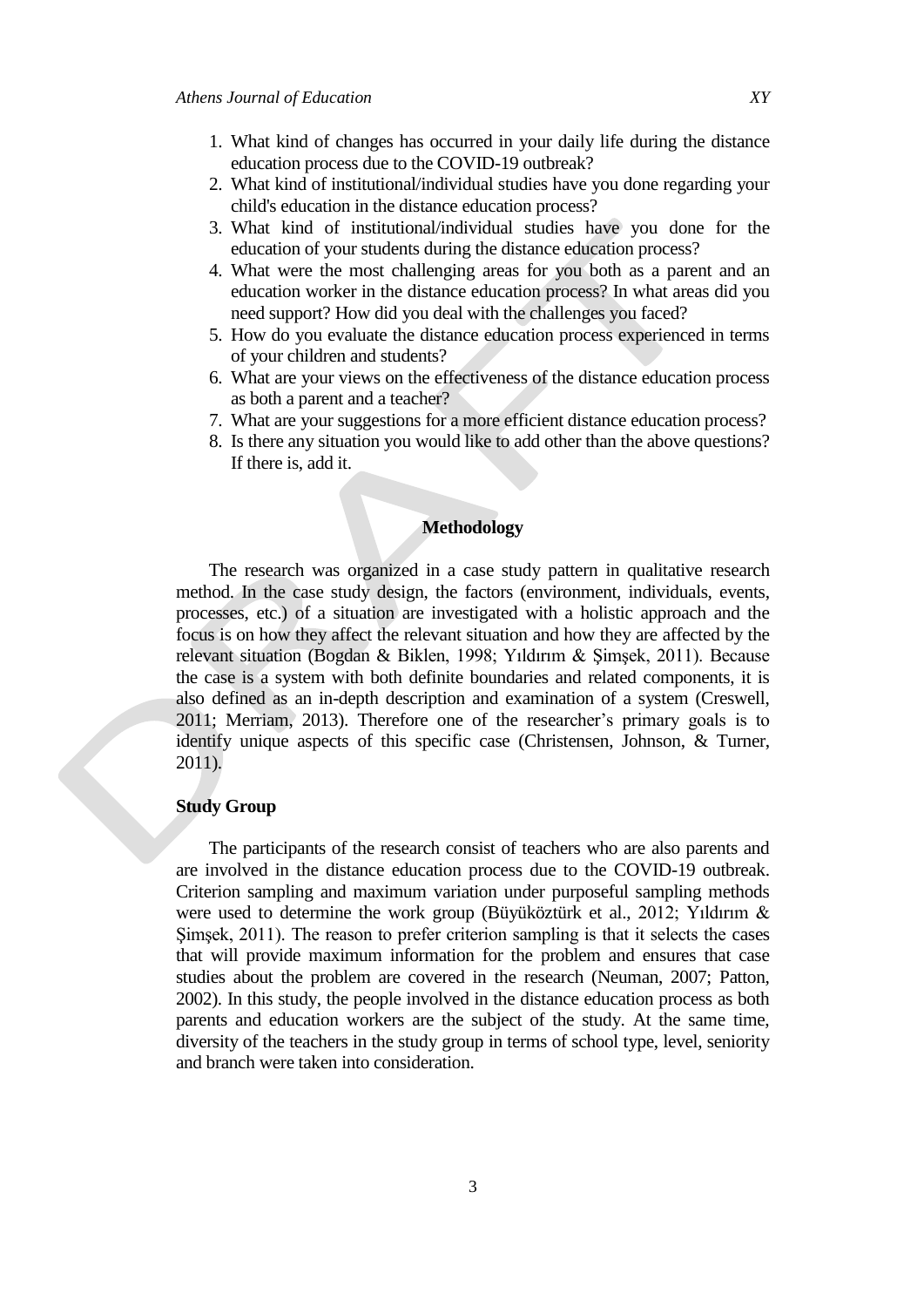#### **Data Collection Tools**

The data of the study were obtained through an online questionnaire called "Educational Experiences of Teacher-Parents during the COVID-19 Outbreak" developed by the researchers. In the survey, the experiences of teacher-parents during the COVID-19 outbreak were collected through open-ended questions. Survey technique is a systematic data collection technique that is used to obtain information from individuals who make up a universe or sample about a particular subject (Yılmaz, Mutlu, & Doğanay, 2020). The surveys conducted for the purpose of collecting data are used to determine the socio-economic levels of people, the degree of the effects of the situation, to obtain information about the participants, to define the risks in the existing situation, etc. (Kudat, 2002). In addition, various demographic variables of the participants were included (gender, seniority, branch, school type (private/public), school level (kindergarten/primary school/secondary school/high school), number of children, school level of the child).

#### **Data Analysis**

In the analysis of data, descriptive analysis and content analysis techniques, which are data analysis techniques used in qualitative research, were used (Gökçe, 2006; Bogdan & Biklen, 1998). The frequency and percentage scores of the data were given. For validity and reliability analyses; direct quotations of participants are given in examples, codings are controlled over different coders. According to Miles and Huberman (1994) reliability of a qualitative study increase if two coders study on the same data set and reach out a common vision about what the encodings mean and which piece of data belongs to which code. Also by audit trail technique it was verified that each interpretation is indeed based on the dataset. In order to maintain the integrity of the researcher, develop his/her hypotheses, and shape the research design, the researcher opens himself to the supervision of a colleague who is not involved in the study and receives support from him (Lincoln & Guba, 1986).

#### **Results**

In this section, personal information of the participants is given and their responses to the open-ended questions in the questionnaire were divided into categories by coding, and as a result, themes were created (Table 1). The answers given by the teachers were evaluated one by one over the questions. The frequency values and percentages of the codes are tabulated and the answers deemed important are presented as examples. Findings are as follows.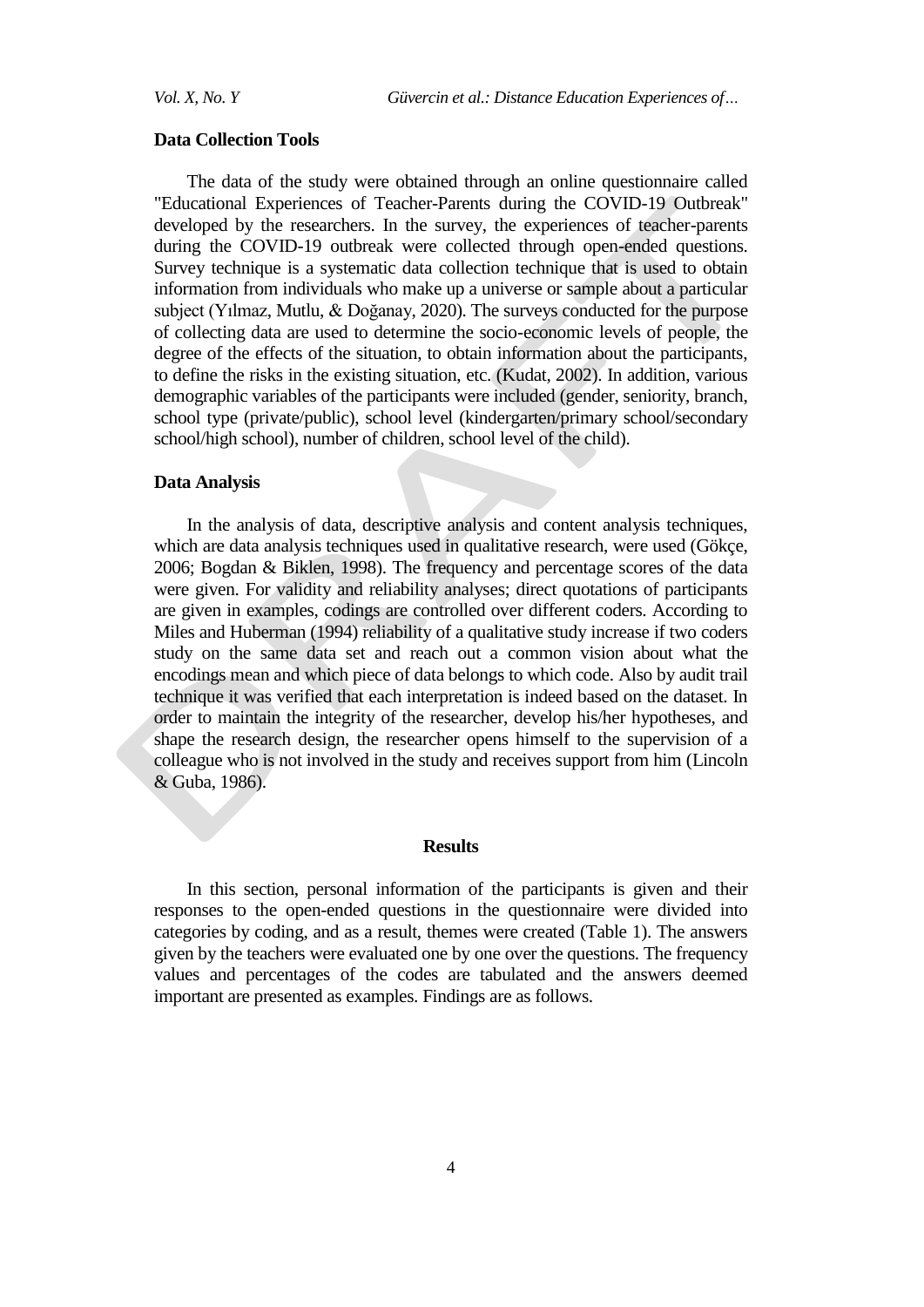*Table 1.* Personal Information about Participants

| <b>Personal Information</b>                                    |                                    |
|----------------------------------------------------------------|------------------------------------|
| Gender                                                         | Female: 73.5%                      |
|                                                                | Male: 26.5%                        |
| Professional seniority                                         | 0-5 years: 1.2%                    |
|                                                                | 6-10 years: 7.2%                   |
|                                                                | 11-15 years: 26.5%                 |
|                                                                | 16-20 years: 38.6%                 |
|                                                                | 20 years and above: 26.5%          |
| Branch                                                         | Primary school teacher: 37.2%      |
|                                                                | Maths: 9%                          |
|                                                                | Preschool/kindergarten: 7.7%       |
|                                                                | Art: 6.4%                          |
|                                                                | Special education: 6.4%            |
|                                                                | Physical education: 5.1%           |
|                                                                | Turkish: 5.1%                      |
|                                                                | Social sciences: 3.8%              |
|                                                                | Design and technology: 2.6%        |
|                                                                | German: 2.6%                       |
|                                                                | Turkish Literature: 2.6%           |
|                                                                | School counselor: 2.6%             |
|                                                                | Geography: 1.3%                    |
|                                                                | English: 1.3%                      |
|                                                                | Science: 1.3%                      |
| School Type                                                    | Physics: 1.3%<br>Elektronics: 1.3% |
|                                                                | Biology: 1.3%                      |
|                                                                | Religion: 1.3%                     |
|                                                                | State school: 92.7%                |
|                                                                | Private school: 7.3%               |
| School Level                                                   | Kindergarten: 3.7%                 |
|                                                                | Primary school: 47.6%              |
|                                                                | Secondary School: 26.8%            |
|                                                                | High school: 22%                   |
| School level of children                                       | Kindergarten: 20.3%                |
|                                                                | Primary school: 49.4%              |
|                                                                | Secondary School: 43%              |
|                                                                | High school: 32.9%                 |
| Number of children                                             | 1 child: 22.9%                     |
|                                                                | 2 children: 65.1%                  |
|                                                                | 3 children: 12%                    |
| Number of consults to the hospital because of the suspicion of | Yes: 6%                            |
| COVID-19 (among oneself, students or colleagues)               | No: 94%                            |
| COVID-19 diagnosis taken among participants                    | Yes: 0%                            |
| of the study                                                   | No: 100%                           |
| COVID-19 diagnosis taken in participant's                      | Yes: 7.3%                          |
| environment (student/parents/colleagues)                       | No: 92.7%                          |
| Deaths because of COVID-19 in participant's                    | Yes: 8.5%                          |
| environment                                                    | No: 91.5%                          |
|                                                                |                                    |

After the personal information module, 7 open-ended questions were asked to the participants to learn about their experiences during pandemic. The answers of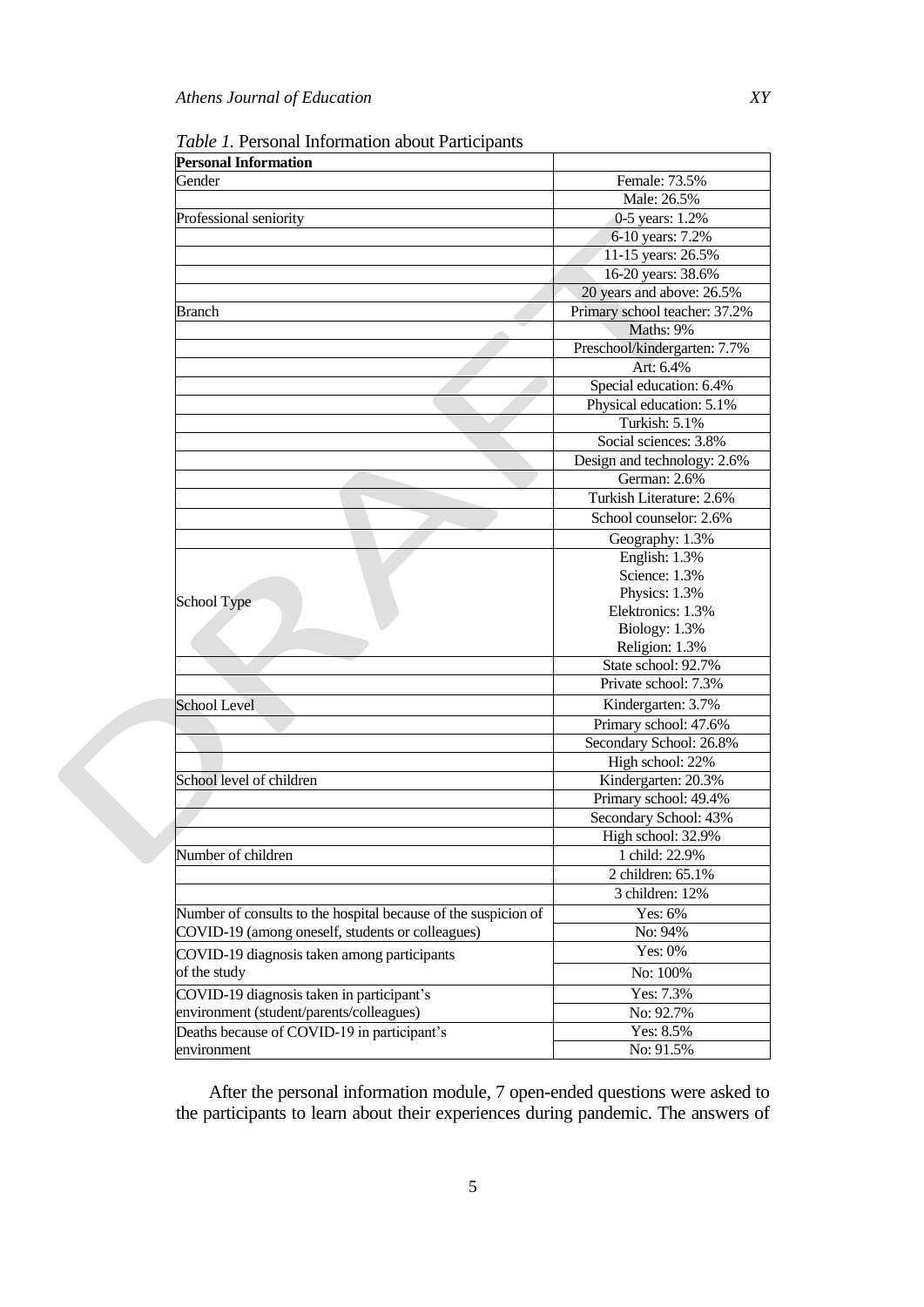participants were given without any changes. The findings of the questions are given sequentially below.

# **Question 1: What Kind of Changes have occurred in your Daily Life during Distance Education Process due to the COVID-19 Outbreak?**

Participating teachers reported those changes as: increased stress and anxiety, more interest in technology and self-development, staying at home, restriction of social life, the beginning of the distance education process and adaptation to this process, transition to a different lifestyle, spending more time on the internet, increased use of mobile phones for communication, spending more time on yourself and the family. Some participants stated that there was no change in their lives during this period (Figure 1). When the codings were evaluated, three categories were reached. These are: adaptation to the distance education process, psycho-social change and no change. Some of the answers given by the participants to this question are as follows:

# **Examples for Category 1 (Adaptation to the Distance Education Process):**

K2: I researched and learned some computer programs for distance education. K16: Online education has entered our life. We followed the lessons online. K48: I started using phones and computers a lot.

# **Examples for Category 2 (Psycho-Social Change):**

K44:… I miss going out and talking to someone. Trust problems occurred. Staying distant to everyone due to the possibility of being sick, and getting used to cleaning paranoidly every time we came from outside came into our lives.

K53: I cannot see the faces of my students, I cannot hug and kiss them like every day, I do not know what materials my students have at home while choosing my activities, I do not want families to go out to buy materials.

K80: Doing distance education activities both for my children and students together and being isolated from our life outside home due to the epidemic started to be a bit tiring and boring.

K25: Wasting time has decreased. I was able to read more books and spend time for myself and my family.

#### **Examples for Category 3 (No Change):**

K22: There was no particular change.

K68: We seem to be spending the summer vacation at home. Not much has changed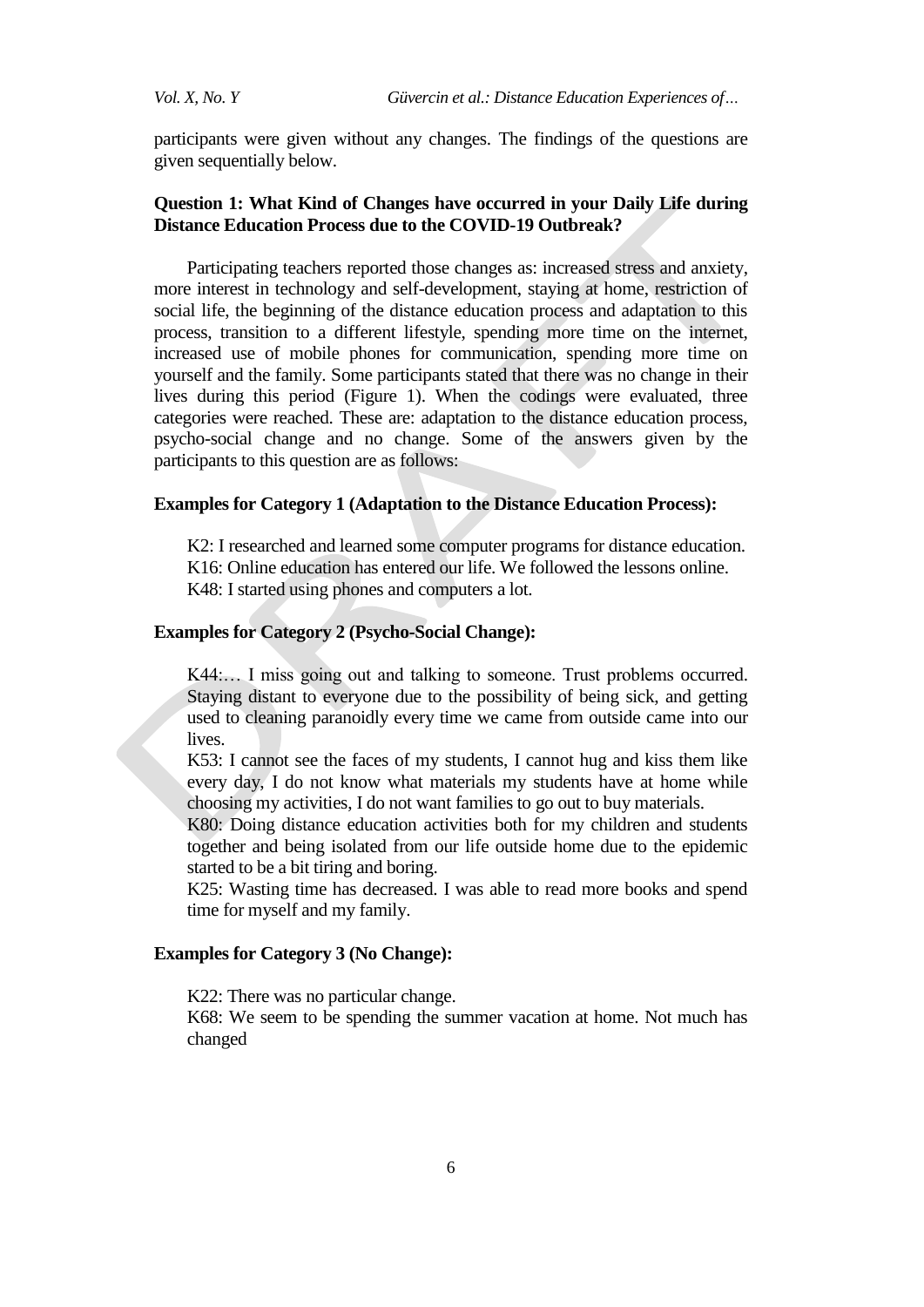

#### *Figure 1.* Changes in Lifestyle during the COVID-19 Process

# **Question 2: What Kind of Institutional/Individual Studies have you done regarding your Child's Education in the Distance Education Process?**

Participants stated that they mostly used online and distance education tools in this process for the education of their children (Figure 2). They stated that they managed the education process both through live lectures on EBA TV (Education and Informatics TV) and EBA application, and through lectures, online activities and studies, and trial exams from different online sources. Apart from that, they stated that they did activities such as doing homework, repeating the subject, solving tests/questions, benefiting from subsidiary resources, reading books, doing skill-based/art activities, playing games. Based on these codes, it was observed that the participants displayed behaviors in two categories, both in class activities and extracurricular activities, regarding the education of their children during the COVID-19 pandemic. An important point here is that the nature of the activities performed varies according to the age group of the child. While activities such as EBA TV, reading, domestic activities and doing homework are performed in the younger age group, activities such as test solving and exam preparation are dominant in the older age group. Below are some examples of the answers given by the participants that are deemed important:

# **Examples for Category 1 (Course Activities):**

K32: We provided technological tools and communicated with his teacher. We ensured that he completed the assignments his teacher gave and participated in activities, and helped with matters he could not understand. K71: Since my daughter was preparing for the exam, I found resources for her on the internet.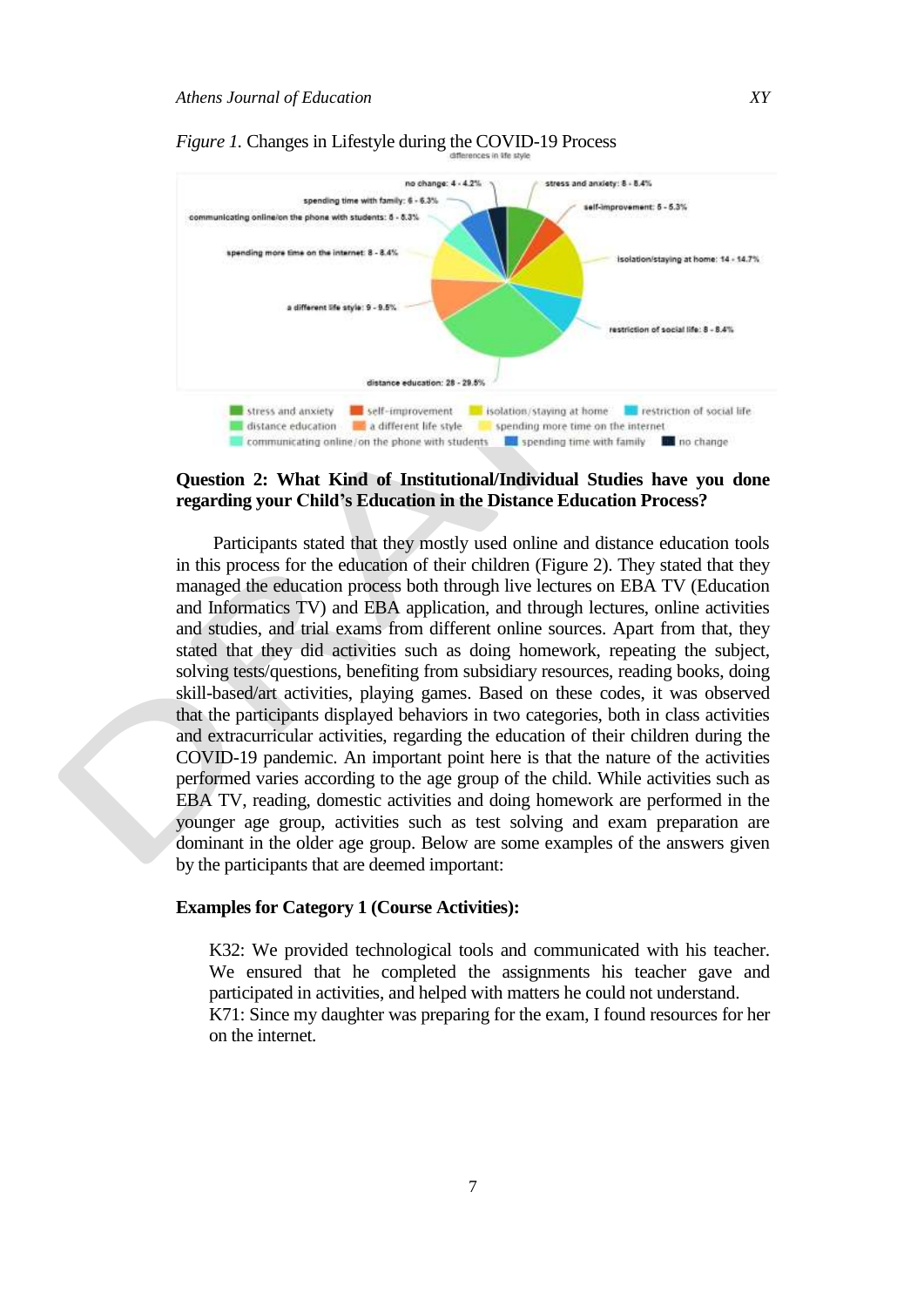# **Examples for Category 2 (Extracurricular Activities):**

K11: Cut, paint and paste activities, drawing line exercises, simple mathematical logic.

K73: We are doing exercises for focus attention and study from the math book, and also doing free activities with colored papers. He paints a lot.





# **Question 3: What Kind of Institutional/Individual Studies have you done for the Education of your Students in the Distance Education Process?**

According to the answers, teachers benefit from online education (distance education/live lesson/Skype/EBA TV etc.) the most for the education of their students during the COVID-19 pandemic process, and extra material and activity sharing (lecture, worksheet, test, applied video, game, etc.) (Figure 3). They also stated that they communicated with students and their parents via smartphone applications (mostly WhatsApp) and phone calls, guided them, provided psychological support, and made the necessary announcements and information about the process. The assignment of students and the follow- up of the given assignments constituted another code group. They also performed games, art activities and domestic activities outside of the classroom. Thus, the activities of the participants for their students in the distance education process can be divided into three categories; activities related to course follow-up: extracurricular activities and other activities. Some of the answers given by the participants to this question are as follows:

## **Examples for the Category 1 (Activities Related to Course Follow-Up):**

K17: I gave online classes. EBA, etc. I sent extra materials and followed them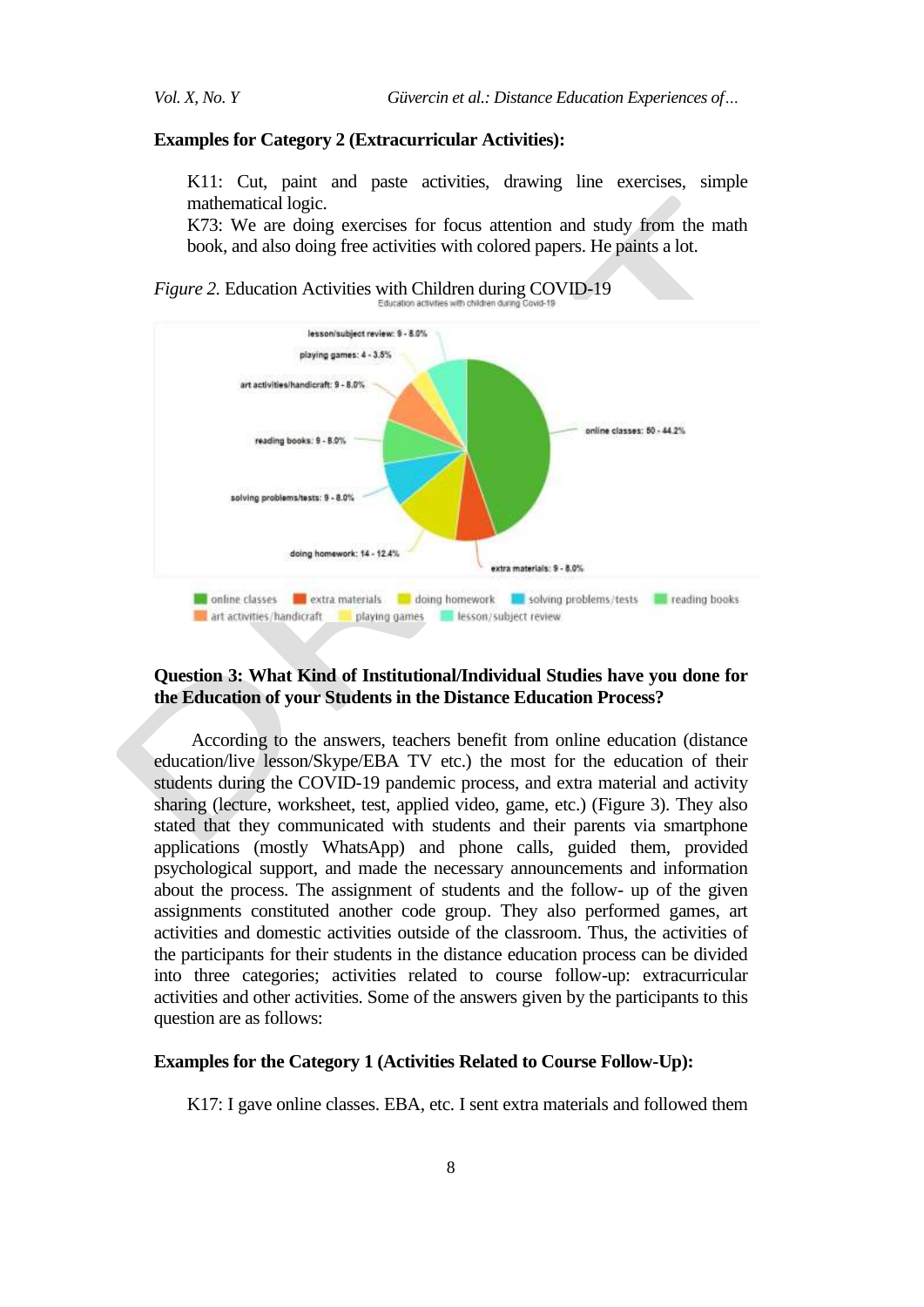up. I called by phone and provided psychosocial support.

K32: I made one on one interviews, informed the parents about the up-to-date information about education, and shared activities suitable for their level with the students.

K51: I shot videos, prepared tests and shared a lot of other activities.

# **Examples for Category 2 (Extracurricular Activities):**

K79: I shot videos while lecturing, I suggested various artistic activities, they grow flowers and I give daily homework.

K18: We taught old games, shared our memories and told stories that will be lessons for life.

#### **Examples for Category 3 (Other):**

K52: E-twinning project events, 23 April and mother's day activities.

*Figure 3.* Education Activities with Students during COVID-19



# **Question 4: What were the Most Challenging Areas for you Both as a Parent and an Education Worker in the Distance Education Process? In what Areas did you Need Support? How did you Deal with the Challenges you Faced?**

The difficulties stated by the participants were categorized in three: difficulties related to lesson follow-up, technological problems and psycho-social difficulties. The codes emphasized by the participating teachers in the lesson follow-up category were: intensity of the distance education process and excessive homework, problems related to the management of the distance education process (studying regularly, classroom management in online lessons, parent-teacher cooperation, parent indifference, etc.), communication problems and lack of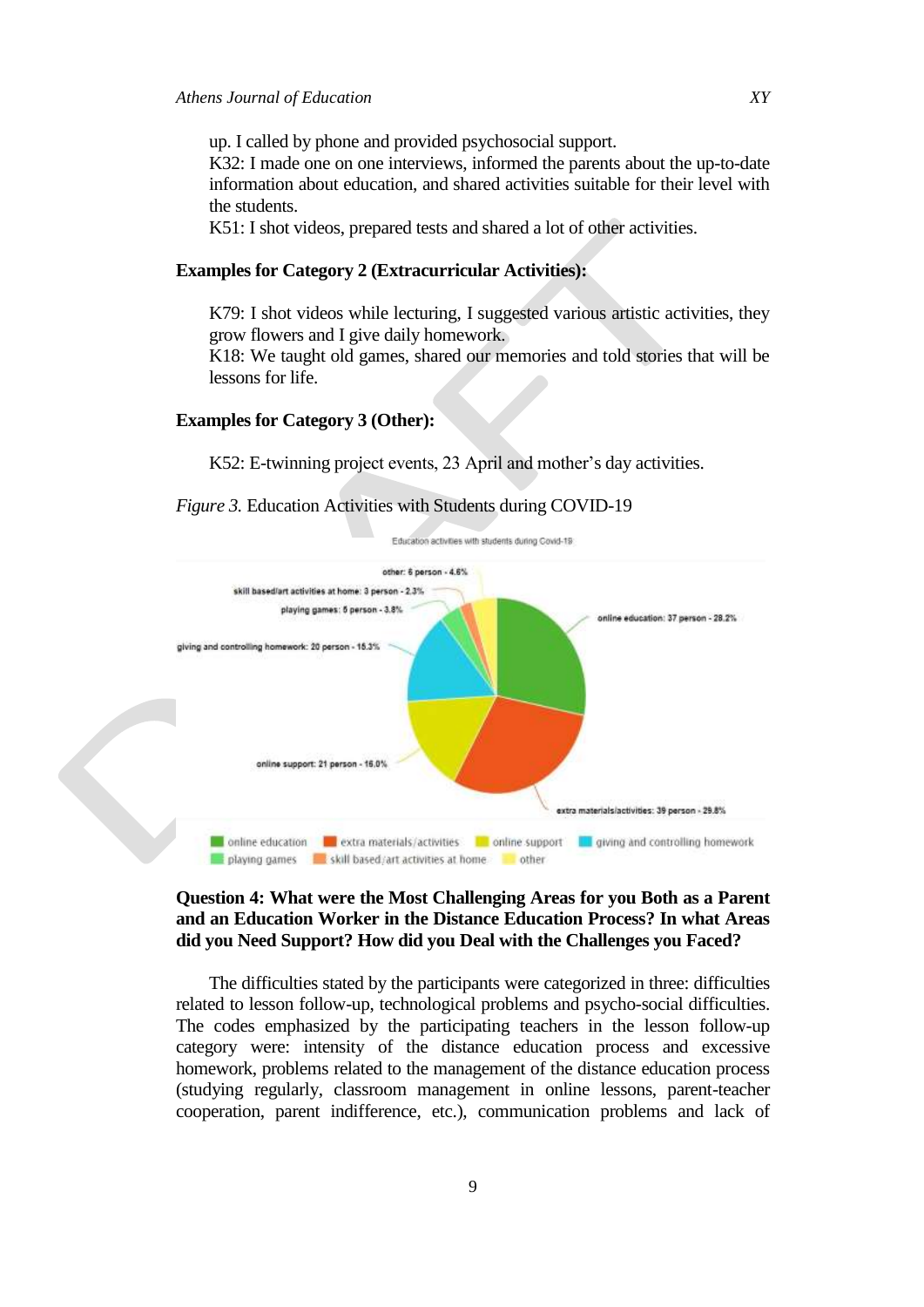*Vol. X, No. Y Güvercin et al.: Distance Education Experiences of…*

material/resources (Figure 4). In the category of technological problems, participants expressed problems such as technical problems, lack of technological knowledge, the process of getting used to online classes and constraints based on equal opportunities. The psychological problems that the participants experienced during this process; motivation problems, boredom, digital addiction, feeling of restraint, stress, reluctance, and lethargy. The social problems they experienced were included in the code of restriction of the social environment. A small part of the participants stated that they did not encounter any difficulties in this process. Some of the answers are given below as an example:

#### **Examples for Category 1 (Psychological and Social Difficulties):**

K32: As an education worker, I needed the support and cooperation of parents. As a parent, I needed the support of the teacher. Not attending school makes it difficult to provide a complete school environment at home. Sleep pattern, meal time, etc. This negatively affects the study routine. In addition, the constant presence of children at home reflects negatively on their behavior. There is a state of reluctance and negligence. I received support from the teacher from time to time in this regard.

K51: Since it is not like face-to-face education, the motivation of the students decreases from time to time. So I call them and make them feel in control.

K79: Children need to spend their energy and it is very difficult to achieve this in apartment life, and sometimes games that can be played at home do not appeal to them.

# **Examples for Category 2 (Problems with Course Follow-up):**

K20: Lecturing with a child nearby at home. It was not easy to direct children who were not near us.

K23: My child gets bloodshot eyes alone for hours in front of the screen. He started calling it "distance torture", not distance education.

K36: Home, childcare, education altogether were hard to handle with.

K78: I could not reach my parents and students, I could not get feedback. My biggest problem was being able to communicate.

K80: I find most institutional postings useless, and unnecessary. While the special education area should be one-to-one and interactive, we send students educational content on the internet just to pretend to be doing something. It's a futile effort for this area.

## **Examples for category 3 (Technological Problems):**

K55: My students had internet connection problems. There were students who went to their villages, and they experienced greater difficulties. The children who did not have internet were reached by phone and followed up by giving homework from the books.

K67: I find it difficult to keep my child going to live lessons. Because the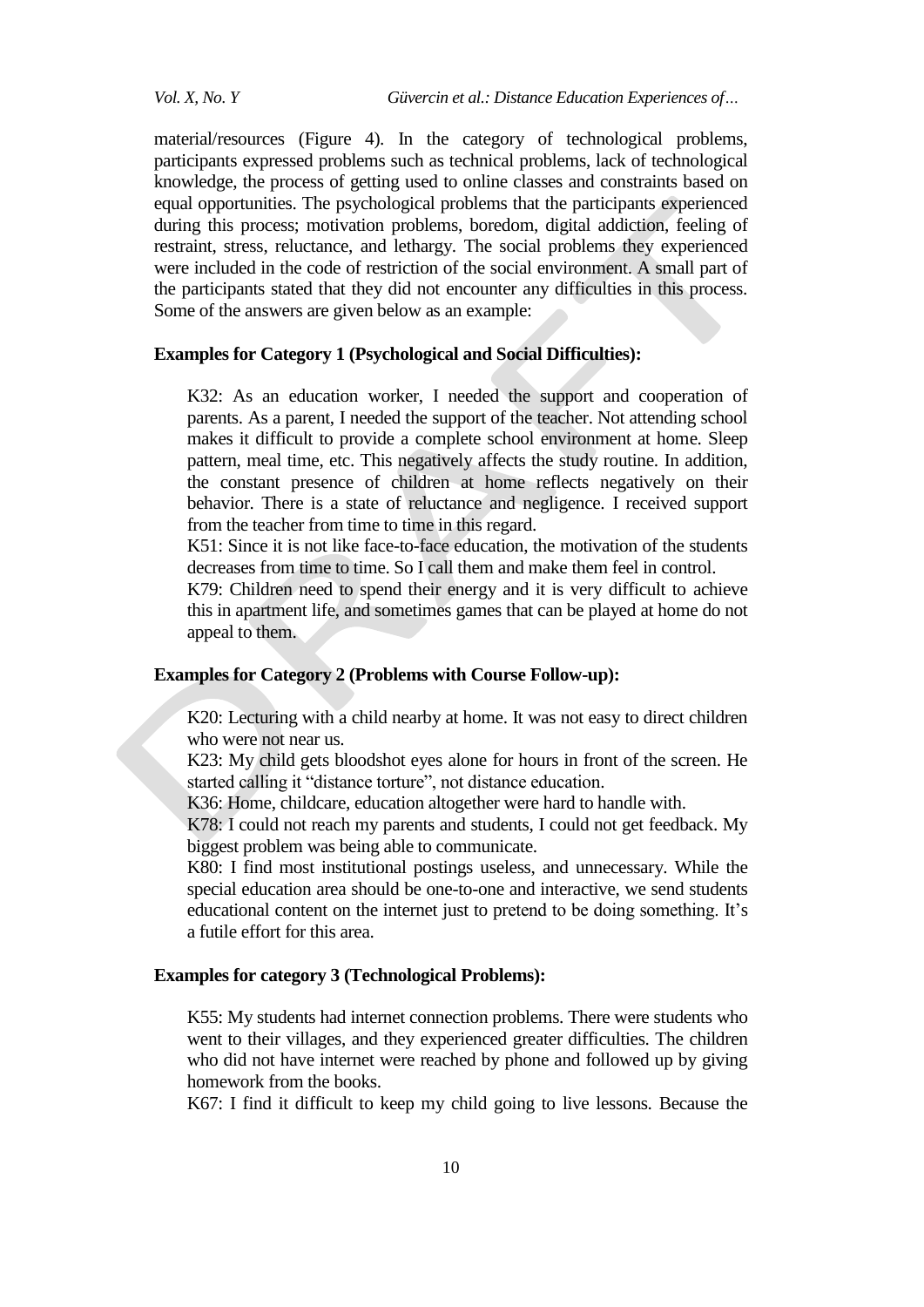connection is troublesome he does not want to continue. In addition, we sometimes have trouble doing homework.

K65: I saw that I have deficiencies in the use of information technologies. I am having problems reaching all of our parents and students. K64: My parents' lack of knowledge about the use of technology made communication difficult.



# **Question 5: How do you evaluate the Distance Education Process Experienced in terms of your Children and Students?**

It was observed that the majority of the participants (44.7%) evaluated the process negatively (Figure 5). The expressions used by the participants in the negative evaluation category were: "lingering, distraction, lost time, not like faceto-face education, not suitable for preschool and special education, an inadequate, boring, hectic process, no equal opportunities." The negative evaluation was followed by positive evaluations (25.9%) in terms of frequency, and then the difficulty of the process, indecisive views and "unexpected/unprepared situation" were mentioned. In their answers to this question, teachers generally mentioned that distance education cannot replace face-to-face education, it is inefficient especially for the younger age group and special education students, problems related to internet connection and impossibilities for equal opportunities. On the other hand, they stated that it was a positive practice for students not to break away from education. Some examples of answers to this question are as follows:

## **Examples for Category 1 (Positive Evaluation):**

K16: I think it was the best thing to do in this process. The children did not break away from teaching and their teachers. Psychologically, it was good for them to see their teachers before them every day.

K25: It saves time, more time has been spent as a family, we have devoted

# *Figure 4.* Difficulties Faced during COVID-19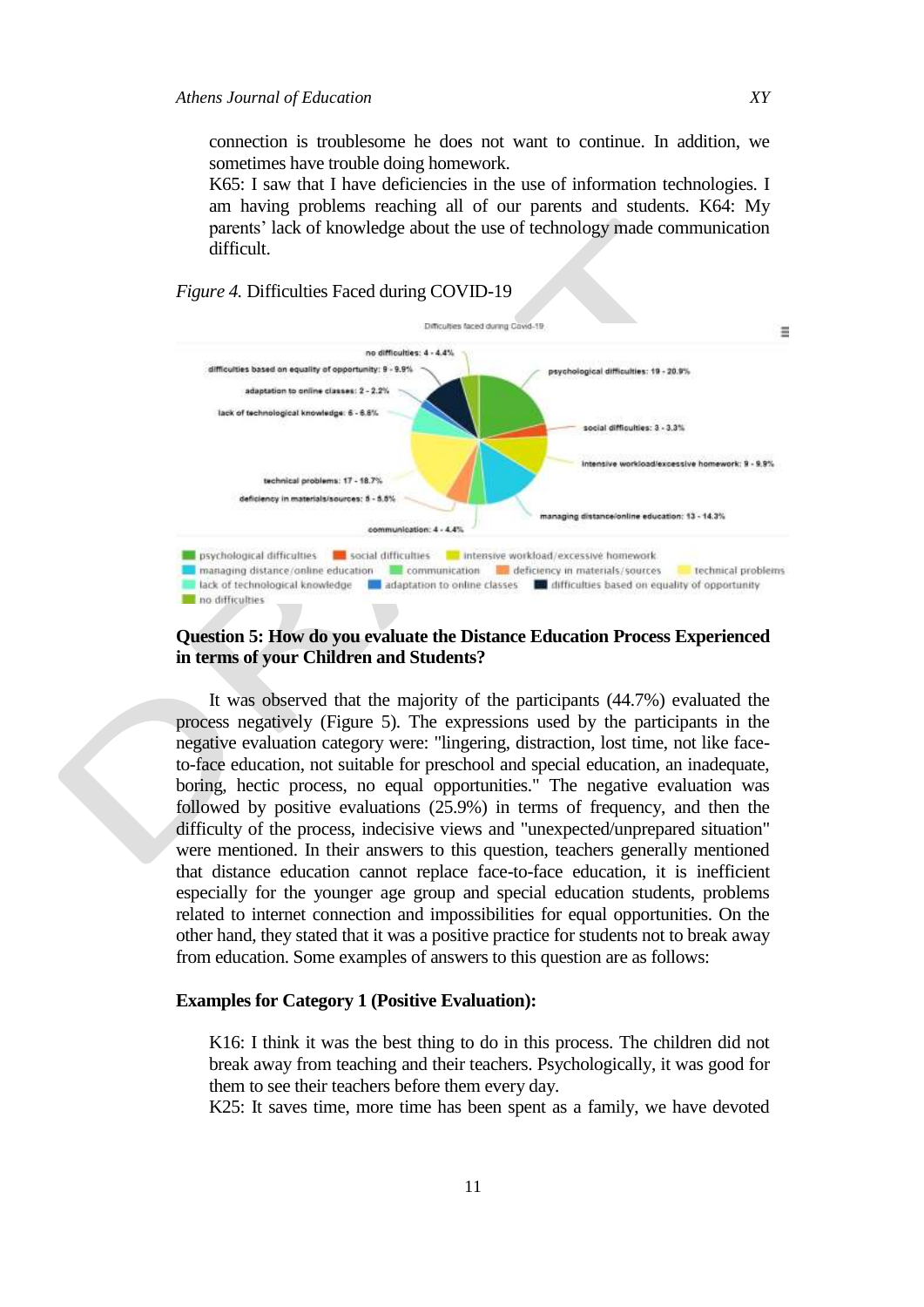*Vol. X, No. Y Güvercin et al.: Distance Education Experiences of…*

more time to education, parents feel the value of teachers more effectively.

## **Examples for Category 2 (Negative Evaluation):**

K28: The process was positive for students with family support. However, unwilling students who have no family support were affected by the process very negatively.

K40: I can say that it was beneficial for my child, but it did not work for special education students because I used the ba-sa method in the field of reading and writing but the sound method was used in EBA.

K44: It is not nice at all, it is more efficient to study face to face at school. Sociality ends at home. Children are not disciplined.

K63: Distance education via TV channel is good for lesson follow-up, but the online education application is not efficient. Not everyone can use the application because they do not have internet at home. Those who have internet also have connection errors and cannot attend most classes.

# **Examples for Category 3 (Unexpected/Difficult Situation):**

K1: Something that happened for the first time and was caught off guard. K52: It is a difficult process, both children and I missed school.

# **Examples for Category 4 (Undecided):**

K22: This is questionable. For some it is sufficient, for some it is not.

*Figure 5.* Evaluation of Distance Education during COVID-19 Pandemic

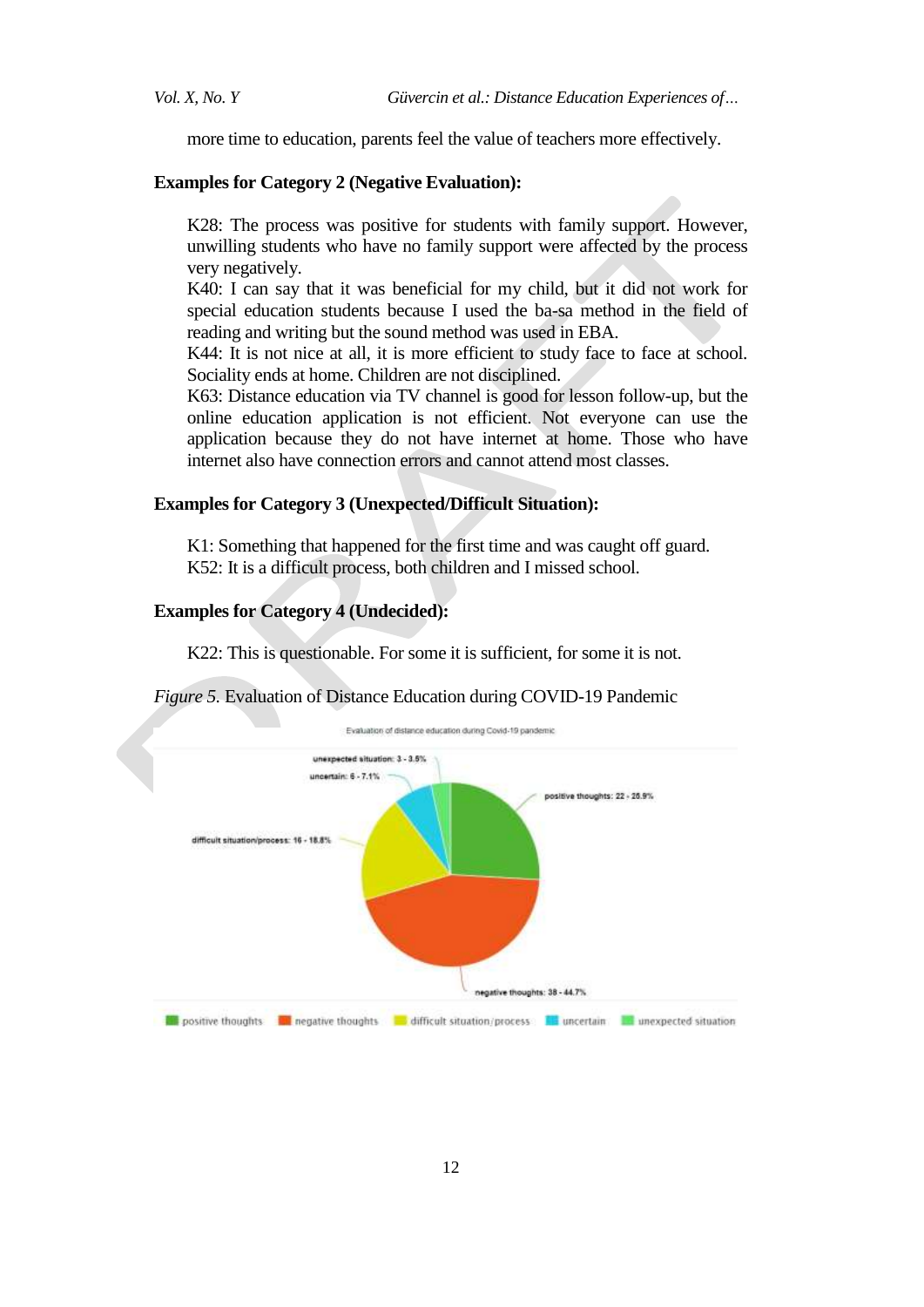# **Question 6: What are your Views on the Effectiveness of the Distance Education Process as Both a Parent and a Teacher?**

Most of the participating teachers stated that the distance education process was partially effective (Figure 6). This view was followed by "ineffective", "effective" and "less effective" views, respectively. Some examples of answers to this question are given below:

# **Examples for Category 1 (Effective):**

K19: Yes, it is a new system, but I think it ended up well and reached the desired quality and the efforts turned out well. K56: Going positively, my son reinforced self-study.

# **Examples for Category 2 (Ineffective):**

K37: I do not believe that it is effective, it only helped the children not to break off from school, but unfortunately the information transferring could not take place.

K58: It is difficult to make children sit the in front of the TV. For online classes, most of the students cannot login. The system is inadequate.

# **Examples for Category 3 (Less Effective):**

K64: I can say that it is below the average due to the lack of instant feedback and communication difficulties.

#### **Examples for Category 4 (Partially Effective):**

K2: I consider it an important program that should be applied in special cases where face-to- face education cannot be provided.

K41: Although it is not a substitute for face-to-face training, I think it is partially effective provided that parents' attention and sufficient technological equipment are provided.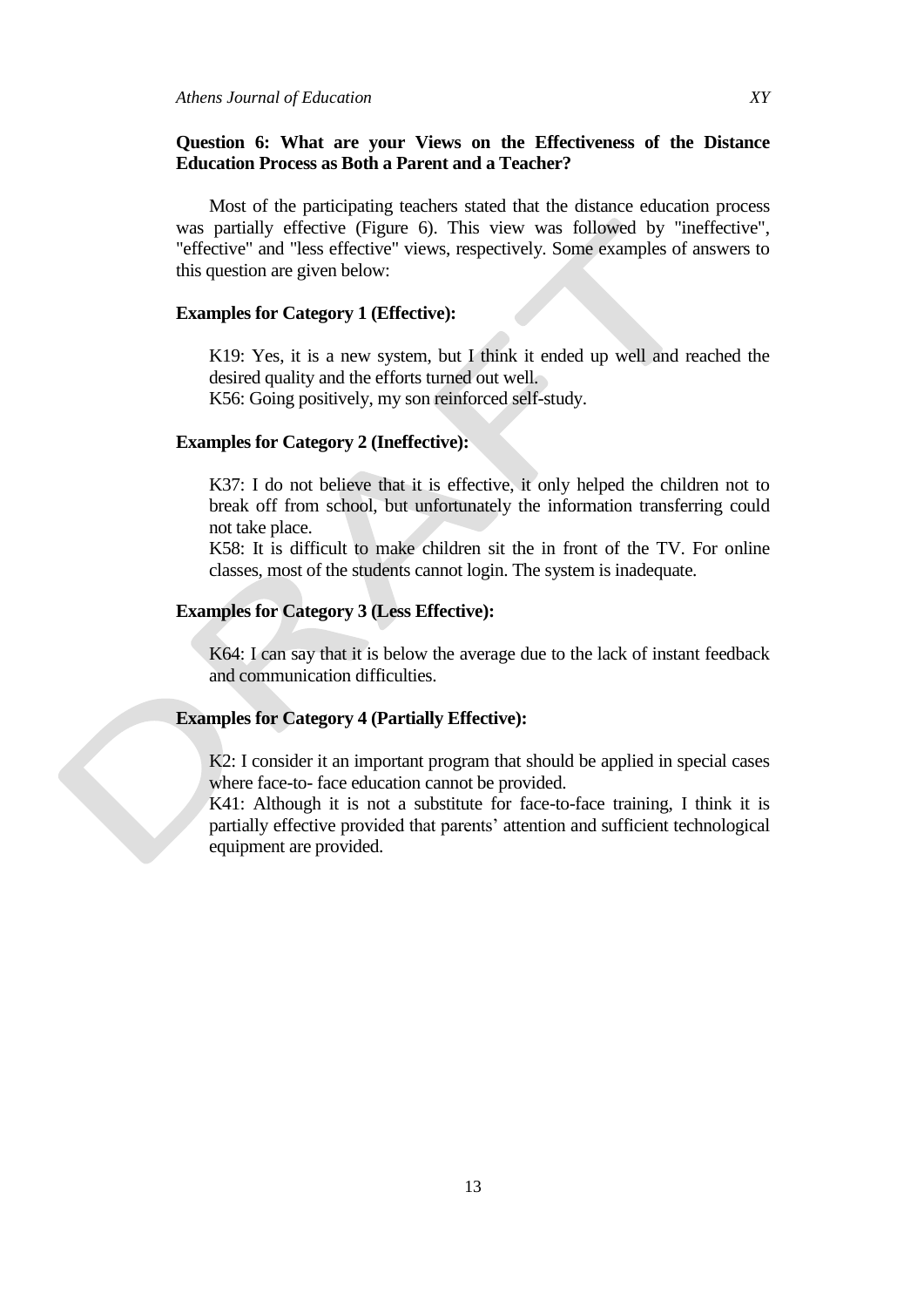*Vol. X, No. Y Güvercin et al.: Distance Education Experiences of…*



*Figure 6.* Efficiency of Distance Education during COVID-19

# **Question 7: What are your Suggestions for a More Efficient Distance Education Process?**

It is seen that the participants mostly emphasized the technical, infrastructure and internet access problems should be solved. Later, they mentioned that lessons should be planned better in the distance education process (Figure 8). In this category, they used the expressions like; simplifying the syllabus, better planning, less and meaningful homework, pre-lesson preparation, activities for younger age groups, and increasing the duration of the lesson. In addition, the participants also mentioned issues such as making students more active by increasing the interaction and participation in this process, raising the awareness of parents and students about the process, and especially providing parents with more support in the process. Elimination of resource/material deficiencies, increasing the knowledge of teachers and students in the field of information technology are also mentioned. Other codes, which are less mentioned but deemed important by the researcher, can be listed as: providing psychological support in the distance education process, involving distance education as a means of support in the normal education process and giving priority to psycho-social development. Thus, it is seen that the answers given fall into six categories. Some examples of participants' answers for these categories are given below.

# **Examples of Category 1 (Organization of Infrastructure):**

K67: The internet connection problem should definitely be resolved. In addition, there should be online classes for lower classes. Seeing the student's face is very effective.

K78: Equality of opportunity ... a system accessible to all children and incentives to ensure that distance education is taken seriously by parents and students.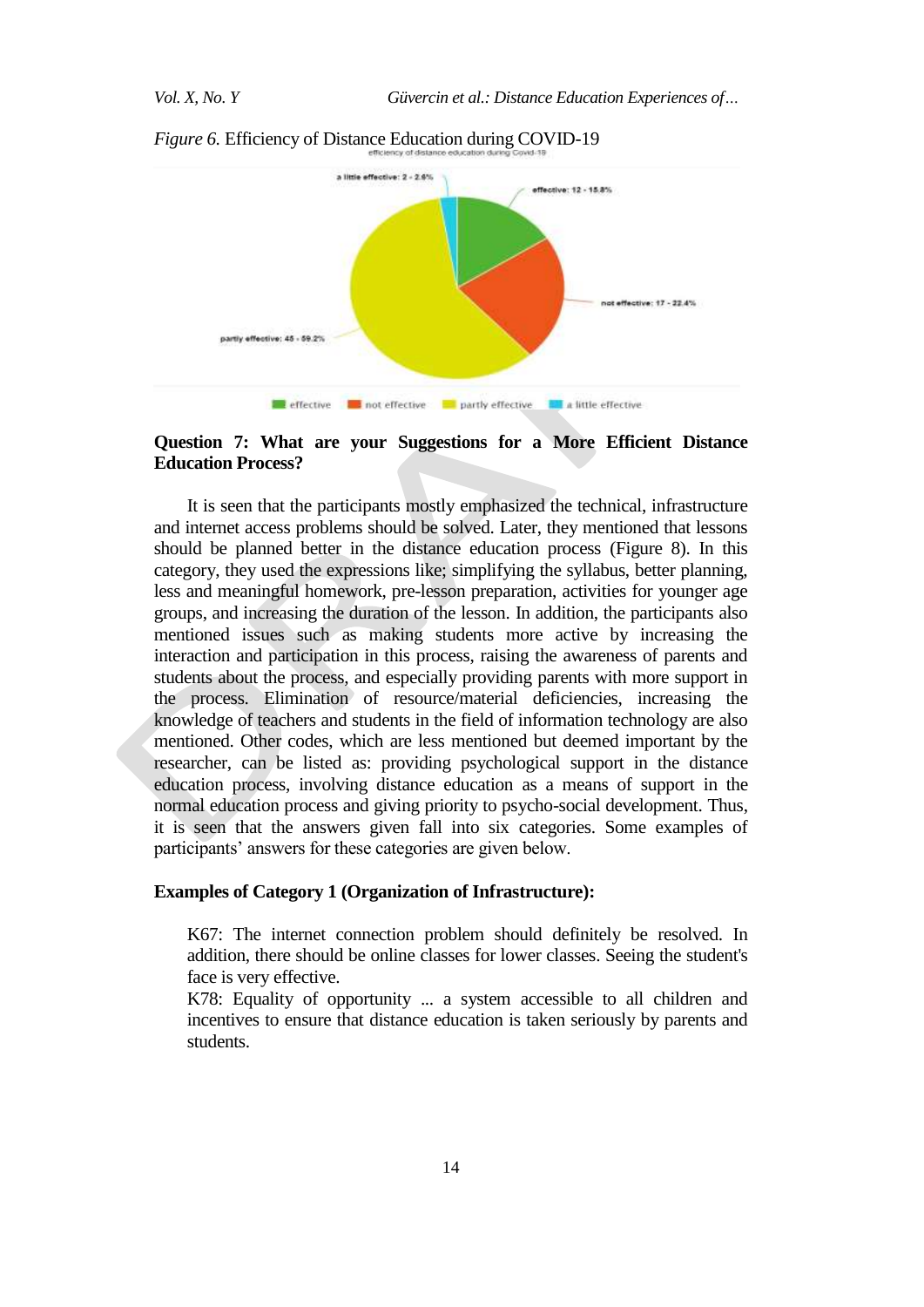#### **Examples of Category 2 (Lesson Planning):**

K79: Homework related to real life experiences should be given more, for instance sewing a button, putting a nail on an empty board and growing a flower.

K32: Parents should provide students with a quiet and simple environment. The student must have headphones. Teachers should make good pre-lesson preparations to make the lesson interesting.

## **Examples of Category 3 (Increasing Participation):**

K8: There is no sanction on students at the moment. This causes a decrease in participation and efficiency for online classes. Unfortunately, because not every student has the internet access, it prevents sanctions such as grading or attendance. Maybe some improvements can be made in the future.

K64: Parental education contributes to explain the importance of the distance education. Because the majority considers this situation as a holiday.

# **Examples of Category 4 (Eliminating Material Deficiencies):**

K48: The course should not be taught monotonously, different materials should be used, not just the screen.

K35: I could not be more effective in distance education because we had difficulty finding materials in this process.

# **Examples of Category 5 (Increasing Information Technology Knowledge):**

K31: Teachers' and students' knowledge of information technology usage should be increased.

K37: All teachers should be trained, subjected to examinations and selfimprovement in distance education periodically, but all these should be real, not perfunctorily.

# **Examples of Category 6 (Other):**

K2: Psychological support can be given to our students in primary and secondary education institutions more frequently.

K9: Distance education should be included in our education life from now on as supportive education. Technology and digital education will be essential to both parents and educators from now on.

K80: An approach that prioritizes psycho-social development should be adopted instead of academic education.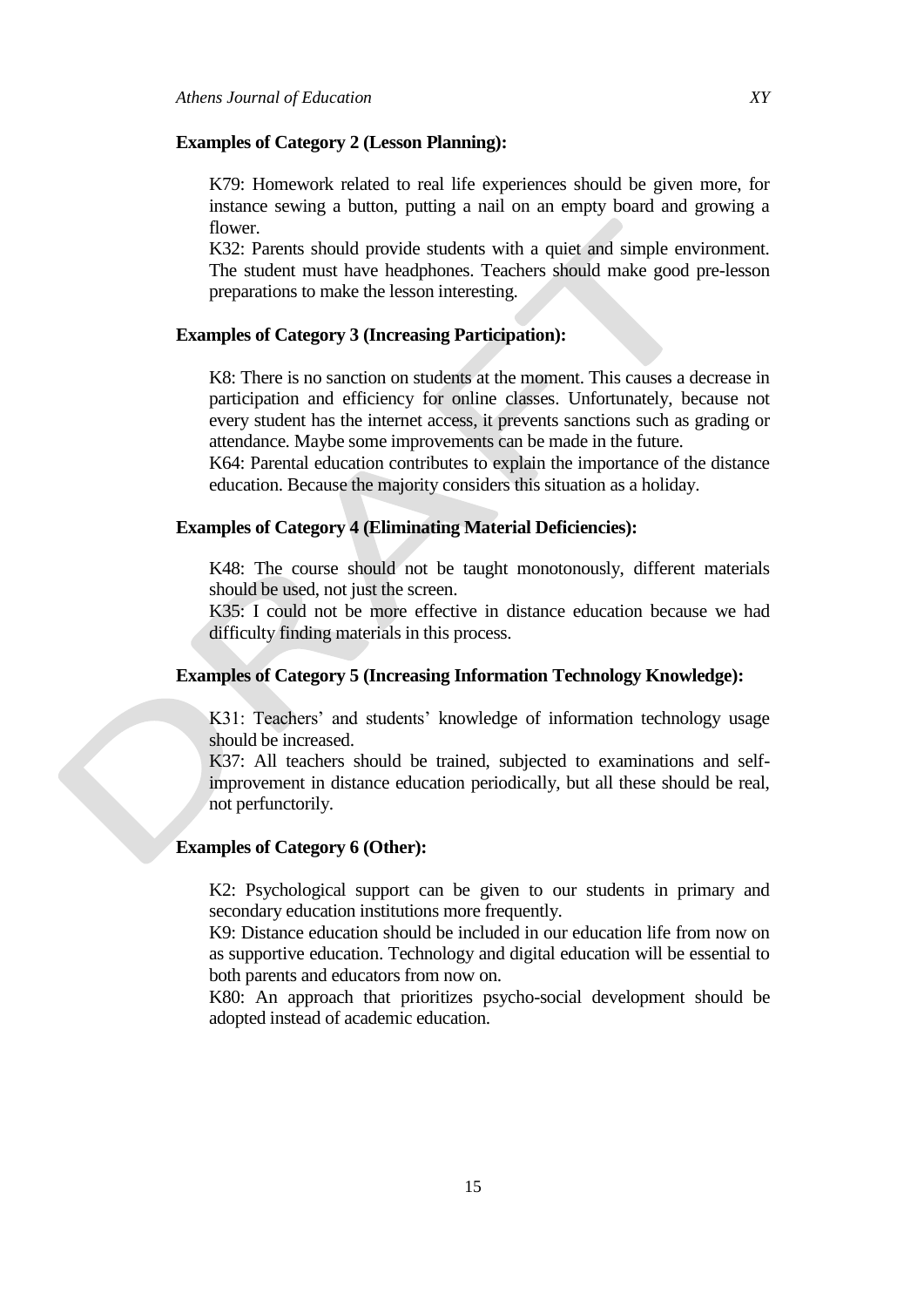

# **Question 8: Is There Any Situation you would like to Add Other than the Above Questions? If there is, add it.**

According to the most striking answers participants talked about issues such as "establishment of crisis units, ensuring equal opportunities, the oppressive attitude of provincial and district National Education Directorates regarding the use of EBA, and the need to improve the distance education system". Examples of the answers given are as follows:

K1: A separate unit should be established as a scientific committee in such circumstances like earthquake, war, epidemic, etc. what to do should be scripted beforehand.

K2: The participation of each individual in the distance education process is very important. When we cannot reach even one individual, the principle of equality is damaged. In this case, it becomes clear that we will be more successful if the necessary technological equipment is provided to each student.

K23: In order to get points at EBA, teachers give lots of homework from every branch every day, which makes children get bored and they don"t do homework anymore. They say we didn't have to work that much even when the schools were open. This is due to the fact that the school and provincial or district administration put lots of pressure onto teachers' shoulders.

K59: Although it is difficult to enter EBA, our entrance and the shares we make are scored and evaluated. I would like to inform that different studies are being done for the success of the students in our class, though not through EBA.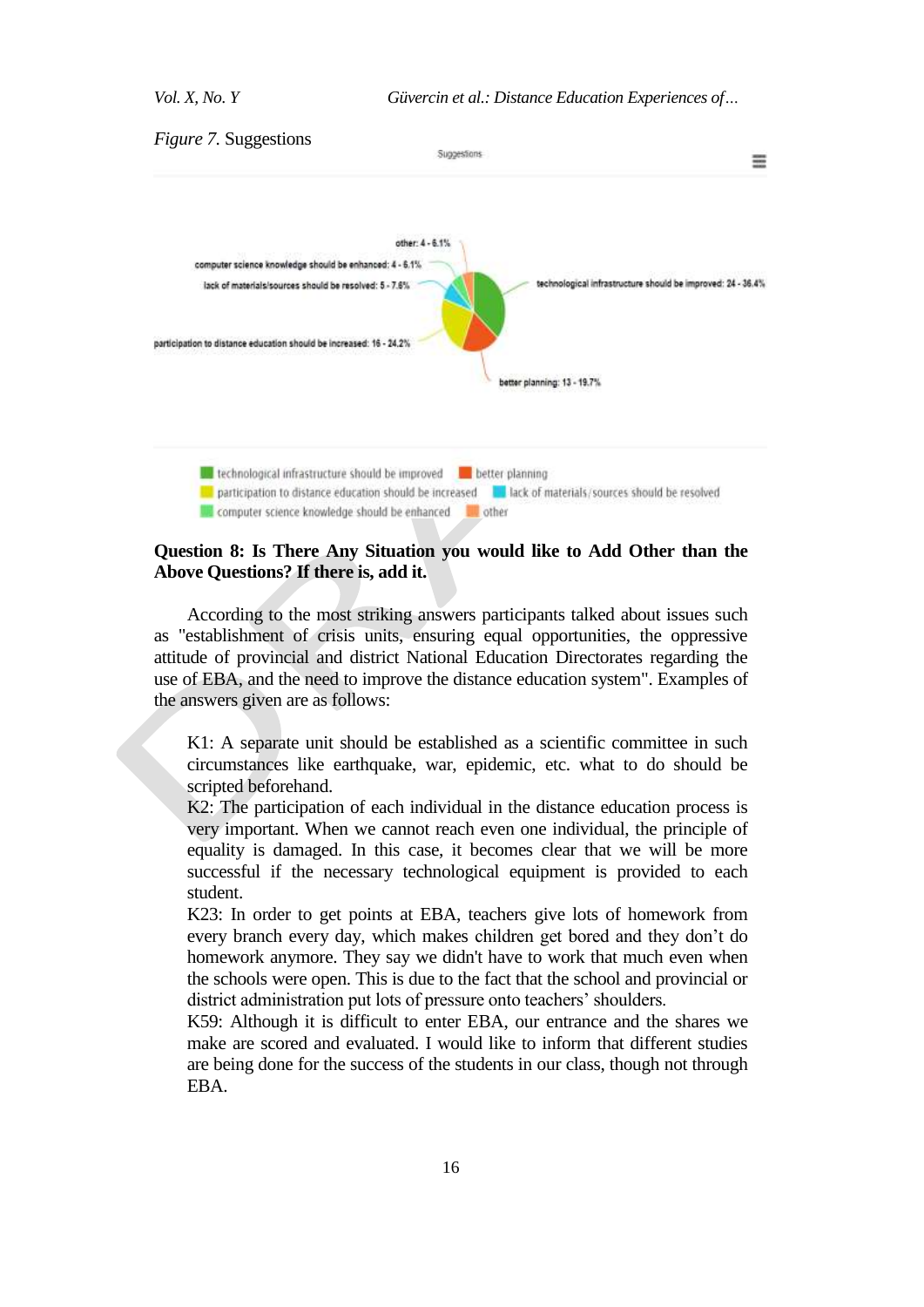#### **Discussion**

The results of this study and the literature reveal results that support each other. Muilenburg and Berge (2005) listed the problems encountered in distance education as managerial problems, social interaction, academic competence, technical skills, learning motivation, technical support and internet access costs, in line with the findings of this study. While Lerra (2014) lists the main difficulties in distance education as connection problems and access to the internet, Gökbulut (2020) states that these difficulties have been largely eliminated in university-level education. Also in higher education, students' online presence was found to be related with student performance and there is evidence that both frequency and duration of students" online presence have a statistically significant impact on their final marks (Sharma, Nand, Naseem, & Reddy, 2020). This finding also points to the finding about limitation of the distance education in younger age groups or children in need of special education in this study. Misirli and Ergulec (2021) also found that distance education is unsuitable for young children and students with special needs. In addition, the limited interaction with students in distance education and insufficient feedback from the teacher are some of the difficulties mentioned in other studies (De Oliveira, Penedo & Pereira, 2018; Muilenburg & Berge, 2005; Tedmem, 2020). Student"s self-discipline plays an important role in this process. According to parents" opinions students acquired self-regulated learning skills and digital socialization during distance education process (Misirli & Ergulec, 2021). In this study, the need for the active participation of parents in the education process during the pandemic process was also emphasized. Family involvement in distance education includes sharing responsibility with the teacher and organizing the physical environment of the students in order to increase education and interaction (Borup, Stevens, & Waters 2015). Parents' complaints about social isolation and increased screen time demonstrate the emergency remote teaching created a high responsibility on behalf of parents (Misirli & Ergulec, 2021). In addition, the inability of teachers and students who are deficient to manage the distance education process effectively is one of the results that is compatible with previous studies (Heinich, Molenda, Russell, & Smaldino, 2002; De Oliveira, Penedo, & Pereira, 2018; Stansfield, McLellan, & Connolly, 2004). Tedmem (2020) stated that, in line with the results of this study, distance education during the epidemic cannot replace face-to-face education. It also touched upon the difficulties experienced by teachers in classroom management, receiving feedback, and student follow-up.

Prior studies on the psychological dimension of distance education, in line with the findings of this study, indicate that teachers, students and parents need support. Cao et al. (2020) revealed that 24.9% of undergraduate students experienced anxiety problems due to the COVID-19 outbreak. Lei et al. (2020) found that the rate of anxiety and depression in the quarantined group was higher than the non-quarantine group in a study conducted with a total of 1593 participants in the south-west region of China, with and without quarantine. Zhang et al. (2020), in a study on children with Attention Deficit Hyperactivity Disorder (ADHD), found that these children had worsening symptoms during the COVID-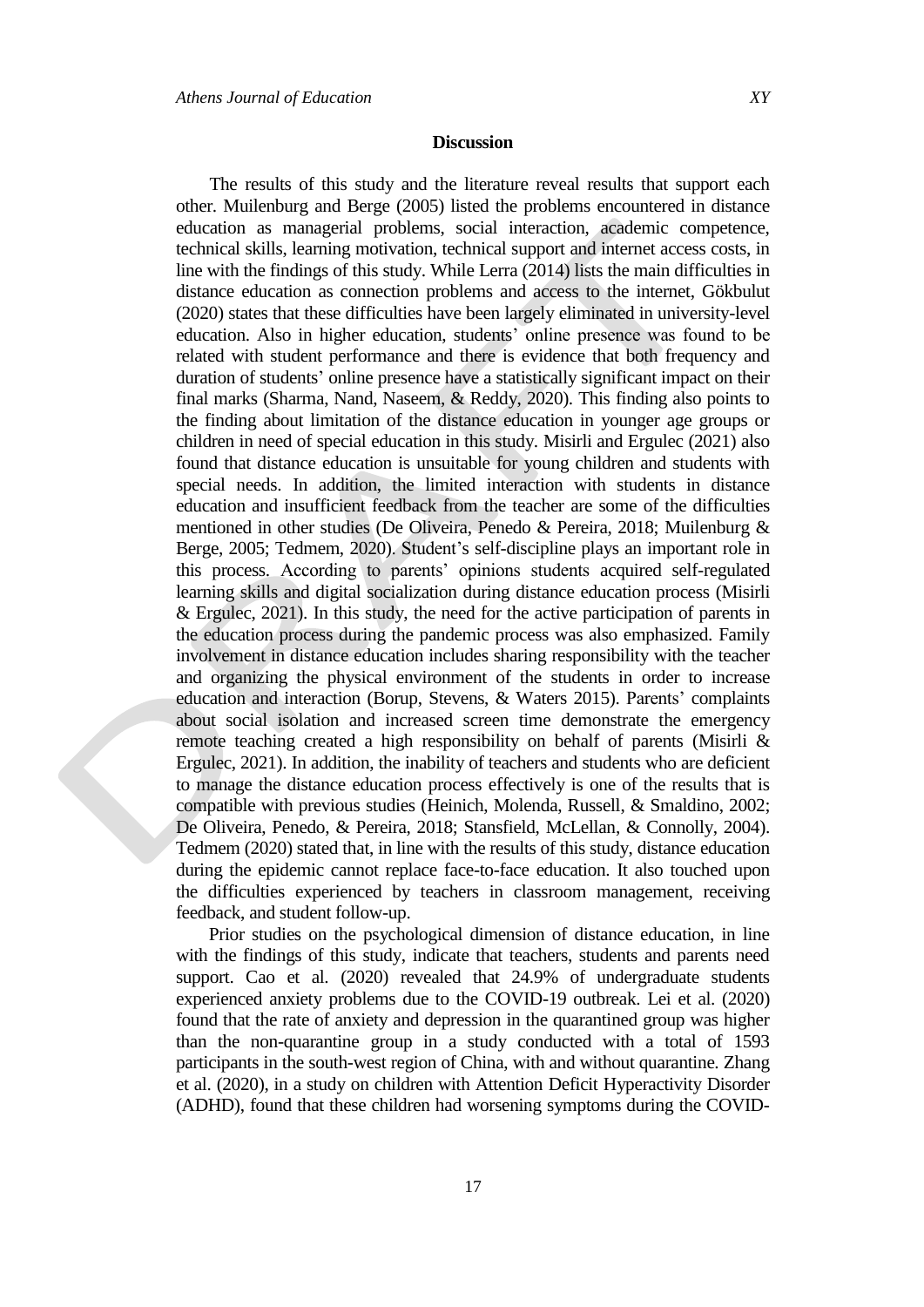19 outbreak. Brooks et al. (2020) found strong evidence of the negative impact of the quarantine process on human psychology in their study by scanning three databases. These are often described as post-traumatic stress syndrome, confusion, and anger. Tedmem (2020), in its report, drew attention to the same problem and stated that teachers both struggled with stress and tried to support their students, and emphasized how difficult it was to try not to drown students in homework and activities, to keep them in the process, to motivate and support them in the distance education process. In this case, it was underlined that teachers should also be supported psychologically, informed about psychological provincial help, and their well-being should be ensured (OECD, 2020; Unesco, 2020; WHO, 2020). In terms of equal opportunity, Tedmem (2020), in line with the issues stated by the participant teachers, stated that teachers expect quite difficult days to compensate for learning losses and reduce the differences among students on their return to school. Unesco (2020) also drew attention to the urgent need to plan and prepare teachers to reduce inequalities in this regard. The Ministry of National Education (MoE) announced that remedial training will be carried out to compensate for training deficiencies.

#### **Conclusion and Suggestions**

As a conclusion, it is possible to make a SWOT analysis about emergency remote teaching process during COVID-19 pandemic by looking at the educational experiences of teacher-parents working in Turkey. Quickly getting organized through EBA TV (national educational support and ICT source TV) and eba.gov.tr, providing students various/multiple mass media (EBA or online classes through different programs, EBA TV etc.) can be demonstrated as the strengths of the distance education process in Turkey. As its weaknesses, especially internet connection problems, not being able to attend online classes due to the lack of sufficient internet package or technical problems related to the applications, low attendance to online classes and the decrease in motivation over time can be stated. Also there are no EBA TV broadcasts in some school levels or types (pre-school, special education) and online classes are not a substitute for face-to-face education, especially in skill-based lessons and in the education of special education students. In terms of opportunities, it can be assumed that distance education can be beneficial in order not to break away from education and can be a tool that can eliminate the inequality of opportunity in education if the infrastructure is further developed and the contents are enriched. In terms of threats, it is seen that distance education cannot replace face-to-face education, especially in terms of socialization, and it can reduce motivation, and may lead to low attendance especially when the limited information technology knowledge of parents and students is taken into account. If the infrastructure required for distance education is not accessible to everyone, it can be predicted that it may lead to inequality of opportunity in education. Hopefully, there are solutions in literature to address the issues of lack of motivation, or ICT infrastructure or teacher qualification.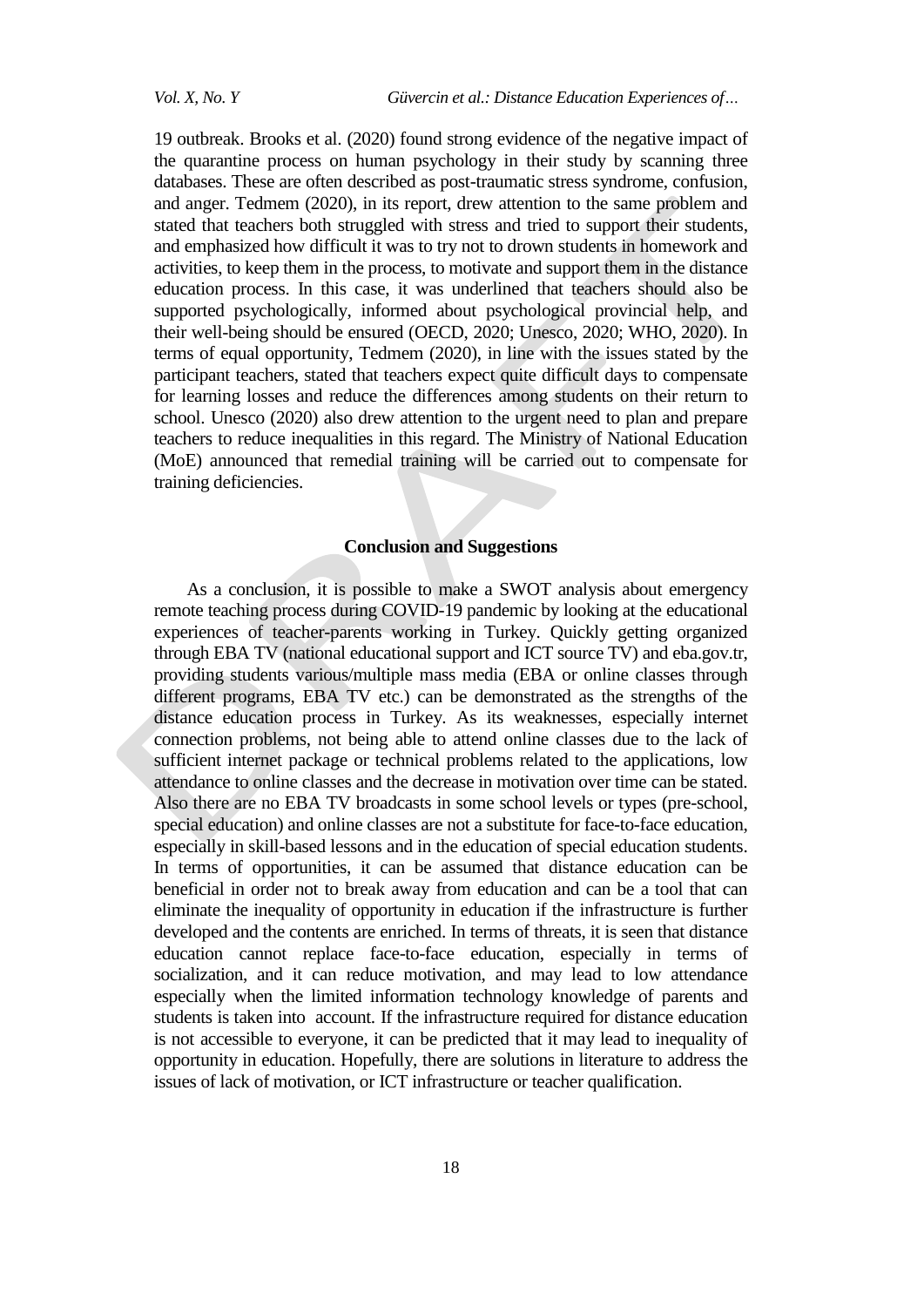#### References

- Barbour, M. K. (2017). K–12 Online Learning and School Choice. In *The Wiley Handbook of School Choice*, 421.
- Bogdan R. C., & Biklen, S. K. (1998). Qualitative Research for Education: An Introduction to Theory and Methods. 3rd Edition. Boston: Allyn and Bacon.
- Borup, J., & Kennedy, K. (2017). The Case for K‐12 Online Learning. In *The Wiley Handbook of School Choice*, 403.
- Borup, J., Stevens, M. A., & Waters, L. H. (2015). Parent and Student Perceptions of Parent Engagement at a Cyber Charter High School. *Online Learning*, *19*(5), 69-91.
- Bozkurt, A., & Sharma, R. C. (2020). Emergency Remote Teaching in a Time of Global Crisis due to CoronaVirus Pandemic. *Asian Journal of Distance Education, 15*(1), i– vi.
- Brooks, S. K., Webster, R. K., Smith, L. E., Woodland, L., Wessely, S., Greenberg, et al. (2020). The Psychological Impact of Quarantine and how to Reduce it: Rapid Review of the Evidence. *The Lancet*, 395(10227), 912-920.
- Buckingham, J. (2017). Virtual Schooling in Australia. In *The Wiley Handbook of School Choice*, 441.
- Büyüköztürk, S., Kılıç-Çakmak, E., Akgün, O. E., Karadeniz, S., & Demirel, F. (2012). Scientific Research Methods. 11th Edition. Ankara: Pegem Akademi.
- Cao, W., Fang, Z., Hou, G., Han, M., Xu, X., Dong, J., et al. (2020). The Psychological Impact of the COVID-19 Epidemic on College Students in China. *Psychiatry Research*, 287(May), 112934.
- Christensen, L. B., Johnson, B. R., & Turner, L. A. (2011). *Research Methods, Design, and Analysis*. Boston, MA: Pearson.
- Creswell, J. W. (2011). *Educational Research: Planning, Conducting, and Evaluating Quantitative and Qualitative Research*. Boston, MA: Pearson Education.
- De Oliveira, M. M. S., Penedo, A. S. T., & Pereira, V. S. (2018). Distance Education: Advantages and Disadvantages of the Point of View of Education and Society. *Dialogia*, 29(Aug), 139-152.
- Gökbulut, B. (2020). Distance Education Students" Opinions on Distance Education. In *Enriching Teaching and Learning Environments with Contemporary Technologies*  (pp. 138-152). IGI Global.
- Gökçe, O. (2006). Content Analysis. *Ankara: Siyasal Kitabevi*.
- Hale, T., Webster, S., Petherick, A., Phillips, T., & Kira, B. (2020). *Oxford COVID-19 Government Response Tracker*. Blavatnik School of Government, 25.
- Harris, L., Dargusch, J., Ames, K. & Bloomfield, C., (2020). Catering for "Very Different Kids': Distance Education Teachers' Understandings of and Strategies for Student Engagement. *International Journal of Inclusive Education* (Mar). DOI[=10.1080/](https://doi.org/10.1080/13603116.2020.1735543) [13603116.2020.1735543.](https://doi.org/10.1080/13603116.2020.1735543)
- Heinich, R., Molenda, M., Russell, J. D., & Smaldino, S. E. (2002). *Instructional Media and Technologies for Learning.* 7th Edition. Upper Saddle River, NJ and Columbus, OH: Merrill Prentice Hall.
- Hodges, C., Moore, S., Lockee, B., Trust, T., & Bond, A. (2020, March 27). *The Difference between Emergency Remote Teaching and Online Learning*. Educause Review.
- Kudat, A. (2002). Expropriation Planning Training (BOTAS). Available at: https://slide player.biz.tr/ slide/1975840/.
- Kwok, K. O., Li, K. K., Chan, H. H., Yi, Y. Y., Tang, A., Wei, W. I., et al. (2020). *Community Responses during the Early Phase of the COVID-19 Epidemic in Hong*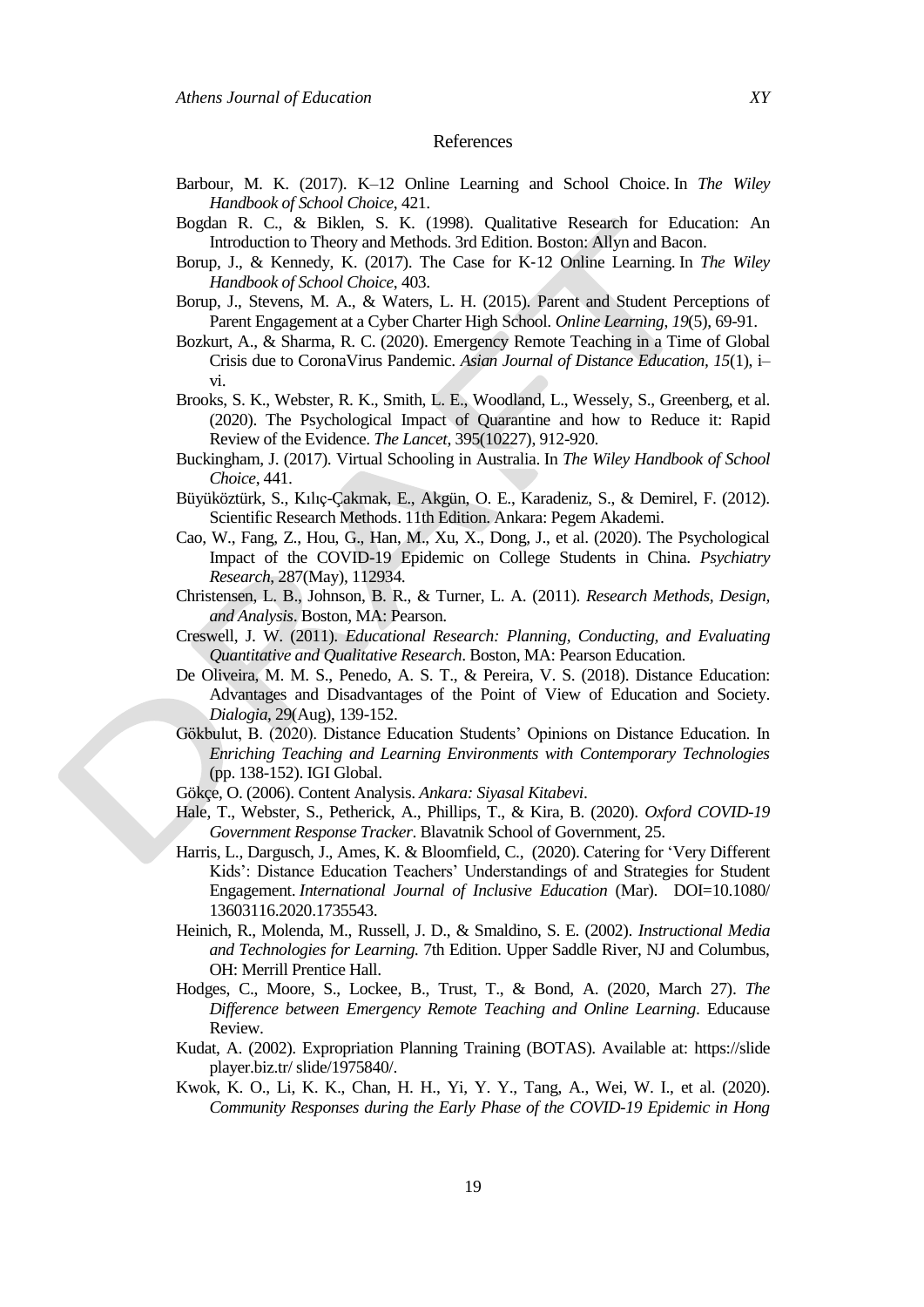*Kong: Risk Perception, Information Exposure and Preventive Measures*. MedRxiv. DOI:10.1101/2020.02.26.20028217.

- Lei, L., Huang, X., Zhang, S., Yang, J., Yang, L., & Xu, M. (2020). Comparison of Prevalence and Associated Factors of Anxiety and Depression among People Affected by Versus People Unaffected by Quarantine during the COVID-19 Epidemic in Southwestern China. *Medical Science Monitor: International Medical Journal of Experimental and Clinical Research*, *26*(Apr), e924609-1.
- Lerra, D., M. (2014). The Dynamics and Challenges of Distance Education at Private Higher Institutions in South Ethiopia. *Asian Journal of Humanity, Art and Literature*, *2*(1), 9-22.
- Lincoln, Y. S., & Guba, E. G. (1986). But is it Rigorous? Trustworthiness and Authenticity in Naturalistic Evaluation. *New Directions for Evaluation,* 1986(30), 73- 84.
- Merriam, S. B. (2013). *Qualitative Research: A Guide to Design and Implementation*. Translated and Edited by S. Turan. Ankara, Turkey: Nobel.
- Miles, M. B., & Huberman, A. M. (1994). *An Expanded Sourcebook: Qualitative Data Analysis.* 2nd Edition. Thousand Oaks, CA: SAGE Publications, Inc.
- Misirli, O., & Ergulec, F. (2021). Emergency Remote Teaching during the COVID-19 Pandemic: Parents Experiences and Perspectives. *Education and Information Technologies* (Mar), 1-20.
- Muilenburg, L. Y., & Berge, Z. L. (2005). Student Barriers to Online Learning: A Factor Analytic Study. *Distance Education*, *26*(1), 29-48.
- Neuman, L. W. (2007). Social Research Methods: Qualitative and Quantitative Approaches. Translated by S. Özge. Istanbul, Turkey: Yayın Odası.
- O'Donoghue, T., Lopes, E., & O"Neill, M. (2011). *The Education of Children in Geographically Remote Regions through Distance Education*. IAP.
- OECD (2020). A Framework to Guide an Education Response to the COVID-19 Pandemic of 2020. Retrieved from: https://read.oecd-ilibrary.org/view/?ref=126\_12 6988-t63lxosohs&title=A-framework-to-guide-an-education-response-tothe-Covid-19-Pandemic-of-2020. [Accessed 4 April 2020]
- Patton, M. Q. (2002). *Qualitative Research & Evaluation Methods*. London, UK: SAGE Publications, Inc.
- Reimers, F. M., & Schleicher, A. (2020). *A Framework to Guide an Education Response to the COVID-19 Pandemic of 2020.* OECD. Retrieved from: https://oecd.dam-broad cast.com/pm\_7379\_126\_126988-t63lxosohs.pdf. [Accessed 4 April 2020]
- Sharma, B., Nand, R., Naseem, M., & Reddy, E. V. (2020). Effectiveness of Online Presence in a Blended Higher Learning Environment in the Pacific. *Studies in Higher Education*, *45*(8), 1547-1565.
- Slee, R. (2011). *The Irregular School: Exclusion, Schooling, and Inclusive Education*. London: Routledge.
- Slee, R., Corcoran, T., & Best, M. (2019). Disability Studies in Education–Building Platforms to Reclaim Disability and Recognise Disablement. *Journal of Disability Studies in Education*, *1*(aop), 1-11.
- Stansfield, M., McLellan, E., & Connolly, T. (2004). Enhancing Student Performance in Online Learning and Traditional Face-to-Face Class Delivery. *Journal of Information Technology Education, 3*(3), 173-188.
- Tedmem (2020). *Teachers in the COVID-19 Outbreak Process*. Retrieved from: https:// tedmem.org/covid-19/covid-19-salgini-surecinde-ogretmenler. [Accessed 17 May 2020]
- Tian, H., Liu, Y., Li, Y., Wu, C. H., Chen, B., Kraemer, M. U., et al. (2020). *The Impact of Transmission Control Measures during the First 50 Days of the COVID-19 Epidemic*